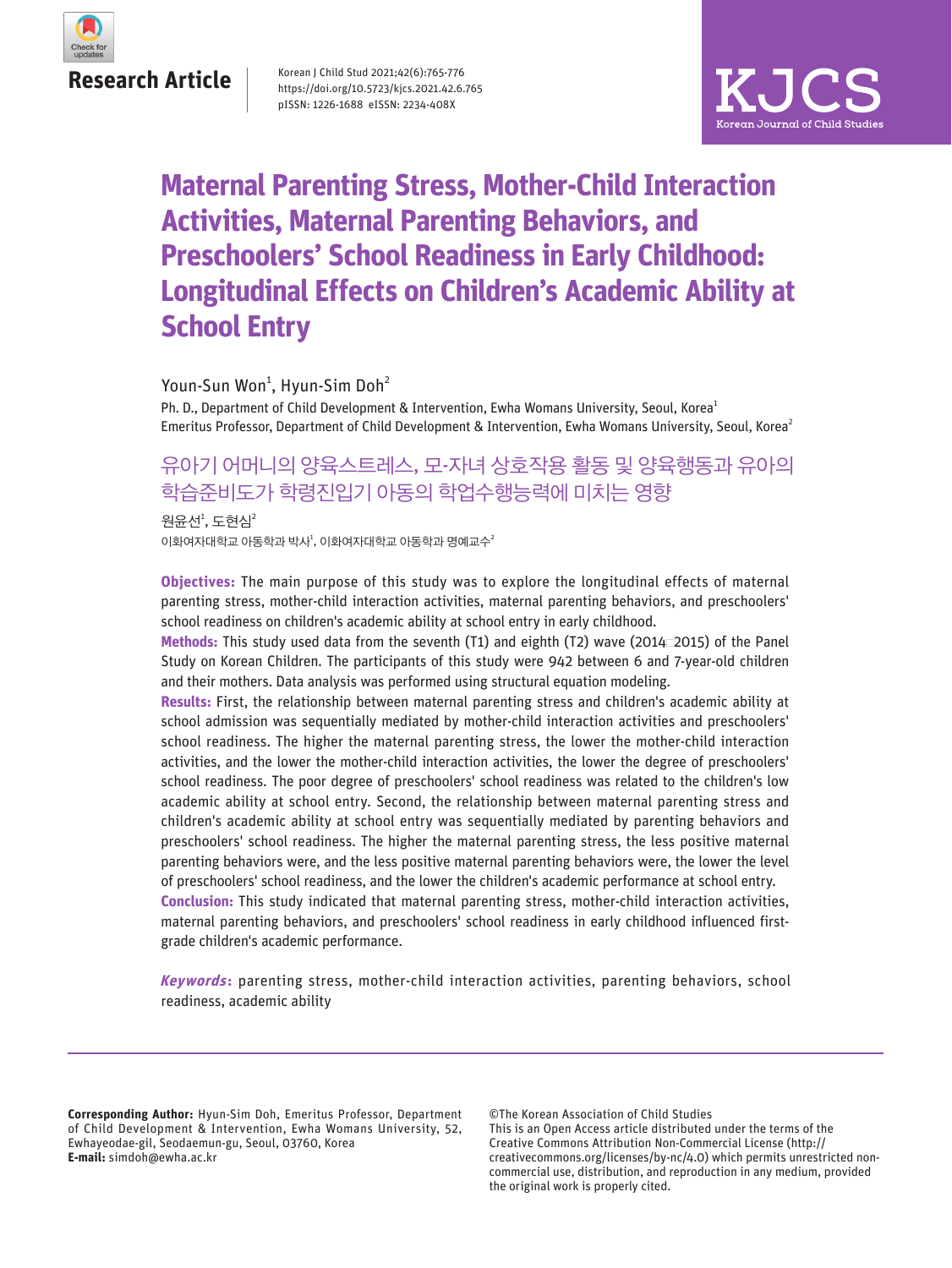## **Introduction**

인간은 전 생애 발달과정에서 다양한 생태학적 전환을 경험하 게 된다. 특히 유아기에서 학령기로의 전환기를 지나 초등 1학 년이 된 아동의 학습에 대한 흥미와 적절한 동기는 초등학교 생활뿐 아니라 중 · 고등학교에서의 학교생활에 대한 만족과 학업성취에도 영향을 미치므로(M. Kim, 2008) 이 시기 아동의 학업수행능력은 중요하게 다뤄져야 한다. 학업수행능력이란 학업을 수행하고 목표에 도달할 수 있는 결과에 초점이 맞춰 진 개념으로 아동이 언어 및 수리 영역 등에서 인지적으로 달 성할 수 있는 성취도를 의미한다(J. Kim & Hong, 2019). 학업 수행능력은 갑자기 주어지는 능력이 아니라 발달적 맥락 속에 서 축적되는 것으로서 유아기 부모 역할은 매우 중요하다. 특 히, 주 양육자로서 유아와 대부분의 시간을 함께 보내며 가장 가까이에서 유아를 관찰할 수 있는 어머니의 역할은 꾸준히 많은 학문적 관심을 받아왔다. 따라서 학령진입기 아동의 학 업수행능력에 영향을 미치리라 예측되는 유아기 어머니의 양 육특성과 모-자녀 관계 변인들이 유아기 발달 및 초등학교 입 학 이후 아동의 학업수행능력에 영향을 미치는 단기 종단적 경로를 밝히는 연구가 필요하다.

본 연구에서는 초등학교 입학 직전인 만 6세 시기 어머니의 양육스트레스에 주목하는데, 이 시기는 유아기에서 학령기로 의 생태학적 전환기로서 이러한 전환기가 학령진입기 아동의 발달에 미치는 양육스트레스의 영향력을 확인할 수 있는 매 우 중요한 시점이기 때문이다. 그러나 자녀의 초등전환기 부 모의 양육스트레스가 학령진입기 아동의 학업수행능력에 미 치는 영향을 살펴본 종단 연구는 거의 발견하기가 어렵다. 이 에 영아기를 포함한 아동을 대상으로 한 연구들을 고찰해 보 면, 이와 관련하여 부모의 양육스트레스가 자녀의 학업수행 능력에 영향을 미치는 종단 연구들을 살펴보면, 먼저 15개월 자녀를 둔 어머니의 양육스트레스가 이후 유치원 입학 시점 유아기 자녀의 어휘 및 학업 능력에 부정적 영향을 미쳤으며 (Harmeyer, Ispa, Palermo, & Carlo, 2016), 걸음마기 자녀를 둔 아버지의 양육스트레스가 높을수록 훗날 3세 유아의 인지발 달 수준이 낮았다(Harewood, Vallotton, & Brophy-Herb, 2016). 또한 만 6세 자녀를 둔 어머니의 양육스트레스는 유아의 학업 능력을 낮추는 선행 변인으로 작용하였다(Lee, Oh, Yoo, Kwon, & Noh, 2017).

부모의 양육스트레스 외에도, 부모와 자녀 간의 상호작용 활동 역시 유아의 발달에 영향을 미치는 주요 요인이다(J. H. Kim, Jung, Kim, & Yi, 2012). 부모-자녀 상호작용 활동이란 부 모가 자녀에게 책을 읽어주거나 함께 노래를 부르고 퍼즐이나 게임을 하는 등 부모가 자녀와 함께하는 실제 활동을 의미한 다. 부모-자녀 상호작용 활동과 학업수행능력 간의 관계를 살 펴본 선행 연구들에 의하면, 생후 3년 동안의 양육자와 자녀 간 상호작용 활동이 학령기 및 청소년기 자녀의 어휘 및 수학 성 취도(Duncan, Schmitt, & Vandell, 2019)에 긍정적 영향을 미쳤 고, 유아의 언어성과 동작성 지능(Erickson, Duvall, MacLean, Tonigan, Ohls, & Lowe, 2018) 및 언어발달(S.-D. Park & Chang, 2016)에도 긍정적 영향을 미쳤다. 그러나 부모와 자녀 간의 상 호작용 활동이 학업수행능력에 미치는 영향을 시간의 흐름에 따라 살펴본 국내 종단 연구는 특히 부족한 실정이다.

다음으로, 부모의 양육행동은 학업수행능력의 또 다른 선 행 변인 중 하나이다. 부모의 양육행동이 온정과 통제 모두 높 은 특성을 가질 때 권위 있는 부모로서 가장 바람직한 양육을 한다는 점에서(Baumrind, 1991), 이러한 양육을 긍정적 양육 행동으로 정의할 수 있다. 부모의 양육행동과 자녀의 학업수 행능력 간의 유의미한 경로를 보고한 종단 연구를 살펴보면, 2 세 때 주 양육자의 긍정적 양육행동은 7세 때 자녀의 높은 학 업 성적을 예측하였으며(Treyvaud, Doyle, Lee, Ure, Inder, Hunt, & Anderson, 2016), 어머니가 초기 3년 동안 영아기 자녀에게 긍정적 양육행동을 많이 할수록 영아의 언어발달 능력이 높게 측정되었다(M. Kim, Hu, & Wang, 2019).

한편, 학령기 학업수행능력의 선행 변인에 관심을 둔 국내 외 연구자들에 따르면, 학업수행능력은 어머니의 양육스트레 스, 모-자녀 상호작용 활동 및 양육행동과 같은 부모 역할의 맥락에서 접근할 수 있을 뿐만 아니라, 유아 자신의 능력에 속 하는 학습준비도에 의해서도 직접적으로 영향을 받았다. 학 습준비도란 아동이 학교에서 효과적인 학습을 수행하고 성공 적으로 생활하는 데 필요한 기술과 인지적 및 정서적 발달을 모두 포함하는 개념이다(Akhtar & Bilal, 2018). 국내외 다수의 선행 연구들은 유아기 학습준비도와 학령기 학업수행능력 간 의 종단적 연관성을 보고해 오고 있다(Bodovski & Youn, 2011; Daviesa et al., 2016; J. Kim & Hong, 2019; Y. Kim et al., 2019). 구체적으로는, 유아의 학습준비도가 초등 1학년의 언어 및 수 리 학업 성취도(Murray & Harrison, 2011)에 영향을 미쳤고, 54 개월 때 측정한 유아의 학습준비도가 초등 5학년의 학업성취 도를 예측하였다(Sabol & Pianta, 2011). 그러나 국내의 경우 유 아기 가정환경과 학습준비도를 동시에 고려하여 학령진입기 아동의 학업수행능력에 미치는 영향을 살펴본 연구가 부족한 실정이므로 본 연구에서는 단기 종단 연구설계를 통해 변인들 간의 경로를 탐색하였다.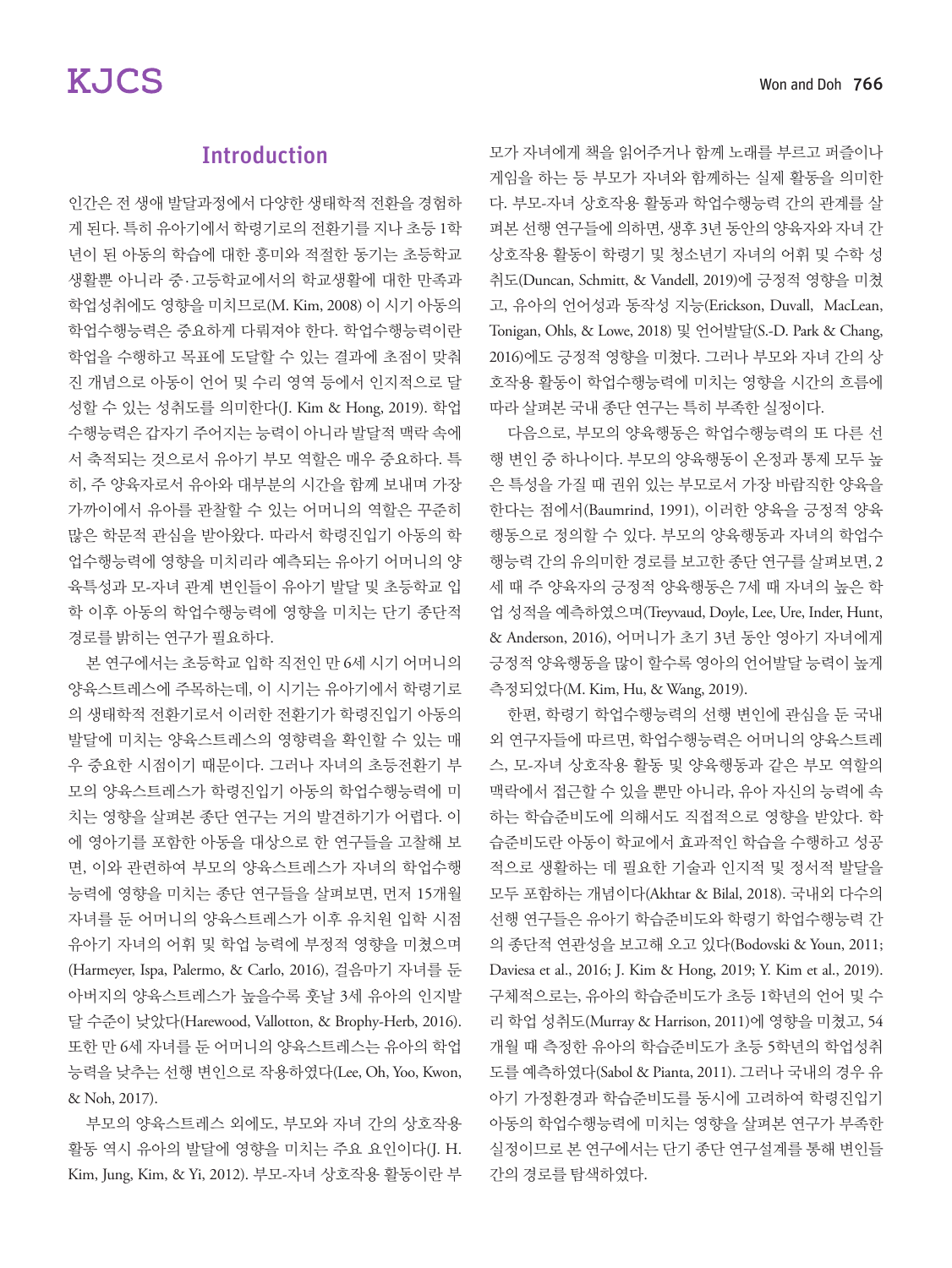앞서 살펴본 학업수행능력에 영향을 미치는 변인들로서 양 육스트레스, 부모-자녀 상호작용 활동 및 양육행동과 유아의 학습준비도는 또한 서로 밀접하게 관련된다. 어머니의 높은 양육스트레스는 모-자녀 상호작용에 부정적 영향을 미쳐 양 육스트레스가 높을수록 어머니들은 함께 노래 부르고, 책을 읽어주고, 레고나 블록과 같은 게임을 하는 등과 같은 상호작 용의 빈도가 낮았다(Farmer & Lee, 2011). 양육스트레스와 양 육행동 간의 관계를 살펴보면, 어머니의 양육스트레스가 높을 수록 강압적이고 거부적 양육행동(M. S. Kim & Moon, 2005) 과 권위주의적이고 통제적 양육행동(S. Y. Park, Chun, & Han, 1996)을 많이 나타내었다. 부모의 양육스트레스와 유아의 학 습준비도 간의 관계에 관한 선행 연구는 매우 드문 편이나, 양 자 간의 부적인 관계가 일관되게 보고되고 있다(Jang, Kim, Lee, & Kwon, 2018; Song, 2018).

모-자녀 상호작용 활동과 유아의 학습준비도 간의 관계 와 관련하여, 두 변인 간의 직접적 관계를 살펴본 국내외 선 행 연구는 부족한 실정이므로 부모-자녀 활동을 포함하는 부 모의 개입과 참여(Marti, Merz, Repka, Landers, Noble, & Duch, 2018), 부모-자녀 의사소통과 대화(S. Kwon, K. Lee, 2018), 부 모-자녀 놀이 상호작용(Faith, Alison, Kenneth, Carol, & Lenore, 1999)과 유아의 학습준비도 간의 관계를 통해 두 변인 간의 관 계를 예측할 수 있다. 부모의 양육행동 역시 학습준비도에 영 향을 미쳐 어머니의 부정적 양육행동은 유아의 낮은 학습준비 도와 관련되었으며(Dotterer, 2012), 신체적 처벌과 고함지르 기 및 꾸짖기 등의 심리적 공격을 하는 부모의 양육행동은 유 아의 학습준비도를 낮추는 선행 변인이었다(Weegar, Guérin-Marion, Fréchette, & Romano, 2018).

한편, 몇몇 선행 연구들은 앞서 살펴본 일부 변인들 간의 경 로를 보고하고 있다. 예를 들어, K. J. Park과 Kwon (2002)에 따 르면, 어머니의 양육스트레스가 모-자녀 상호작용에 부정적 영향을 미쳤으며, 부모-자녀 사이의 질적인 상호작용이 부족 할수록 유아의 학습준비도가 낮았다. 또한, 15개월 걸음마기 자녀를 둔 어머니의 양육스트레스는 25개월 자녀와 어머니 사이의 친밀한 상호작용을 방해하여 유치원 입학 직전 유아의 언어 및 학업 발달에 부정적 영향을 미쳤다(Harmeyera, Ispa, Palermo, & Carlo, 2016). 한국아동패널 자료를 이용한 한 연구 에서도, 어머니의 양육스트레스가 초등학교 1학년 자녀의 학 업수행능력에 영향을 미치는 경로는 학습준비도에 의해 매개 되어, 만 4세 때 어머니의 양육스트레스가 높을수록 만 6세 유 아의 학습준비도 발달이 낮았고, 이는 초등 1학년 아동의 낮은 학업수행능력을 초래하였다(Y. Kim, Koo, & H. K. Kim, 2019).

이 외에도, 자녀가 14개월 때 측정한 어머니의 양육스트레스 가 낮을수록 24개월 때 어머니의 긍정적 양육행동이 높았고 이는 유치원 입학 직전 유아의 학업능력에 긍정적 영향을 미 쳤다(Palermo, Carlo, Ispa, & Squires, 2019). 또한 만 5세 아동 과 어머니 217쌍을 대상으로 한 횡단 연구를 살펴보면 어머니 가 양육스트레스를 덜 지각할수록 온정적 양육행동을 더 많이 보였고 이는 유아의 학습준비도를 향상시키는 결과로 이어졌 다(Y. H. Song, 2018).

이와 같이, 연구변인들의 개별 및 매개적 관계를 보고하 는 선행 연구들에 기초하여, 본 연구는 학령 진입기 아동의 학업수행능력에 영향을 미치는 변인으로서 양육환경(Rydell, Berlin, & Bohlin, 2003)과 유아의 학습준비도를 모두 고려하여 변인들 간의 경로를 탐색하는 연구모형을 설정함으로써 학령 진입기 아동의 학업수행능력에 영향을 미치는 변인 간의 구조 적 관계를 좀 더 심도 있고 통합적으로 살펴보고자 하였다. 이 와 동시에, 아동의 학업수행능력의 선행 변인들 가운데 선행 연구가 부족한 어머니의 양육스트레스, 모-자녀 상호작용 활 동 및 양육행동이 학업수행능력에 직접적으로 영향을 미치는 경로를 제외함으로써 변인들 간의 간접 경로를 탐색해보았다. 이러한 간접 경로는 어머니의 양육스트레스가 자녀의 학업수 행능력에 영향을 미친 것으로 나타난 국내외 선행 연구들에 근거한다. 또한 한국아동패널 자료를 이용한 연구 가운데 만 4 세 자녀를 둔 어머니의 양육스트레스가 만 7세 아동의 학업수 행능력에 영향을 미치는 간접 경로에서 만 6세 유아의 학습준 비도 및 전반적 양육환경의 질을 측정하는 만 5세 유아의 가정 환경자극이 두 변인 간의 관계를 각각 완전 매개한 연구결과 (Y. Kim et al., 2019) 역시 이를 뒷받침해준다. 정리하면, 본 연 구는 어머니의 양육스트레스와 아동의 학업수행능력 간의 관 계에서 모-자녀 상호작용 활동 및 유아의 학업준비도의 순차 적 매개와 양육행동 및 유아의 학업준비도의 순차적 매개를 포함하는 경쟁모형을 설정하였다. 이러한 순차적 이중매개효 과는 단순매개효과에서는 충분히 설명하지 못하는 변인들 간 의 연속적이고도 복합적인 영향을 탐색할 수 있도록 돕는다. 이에 본 연구는 연구모형과 경쟁모형 가운데 어떤 모형이 변 인들의 구조적 관계를 좀 더 잘 설명하는지를 비교·검증해보 았다.

종합하면, 본 연구에서는 유아기 어머니의 양육스트레스 (T1), 모-자녀 상호작용 활동(T1), 어머니의 양육행동(T1), 유 아의 학습준비도(T1) 및 학령진입기 아동의 학업수행능력 (T2) 간의 관계를 연구모형과 경쟁모형을 설정하여 탐색하였 다(Figure 1).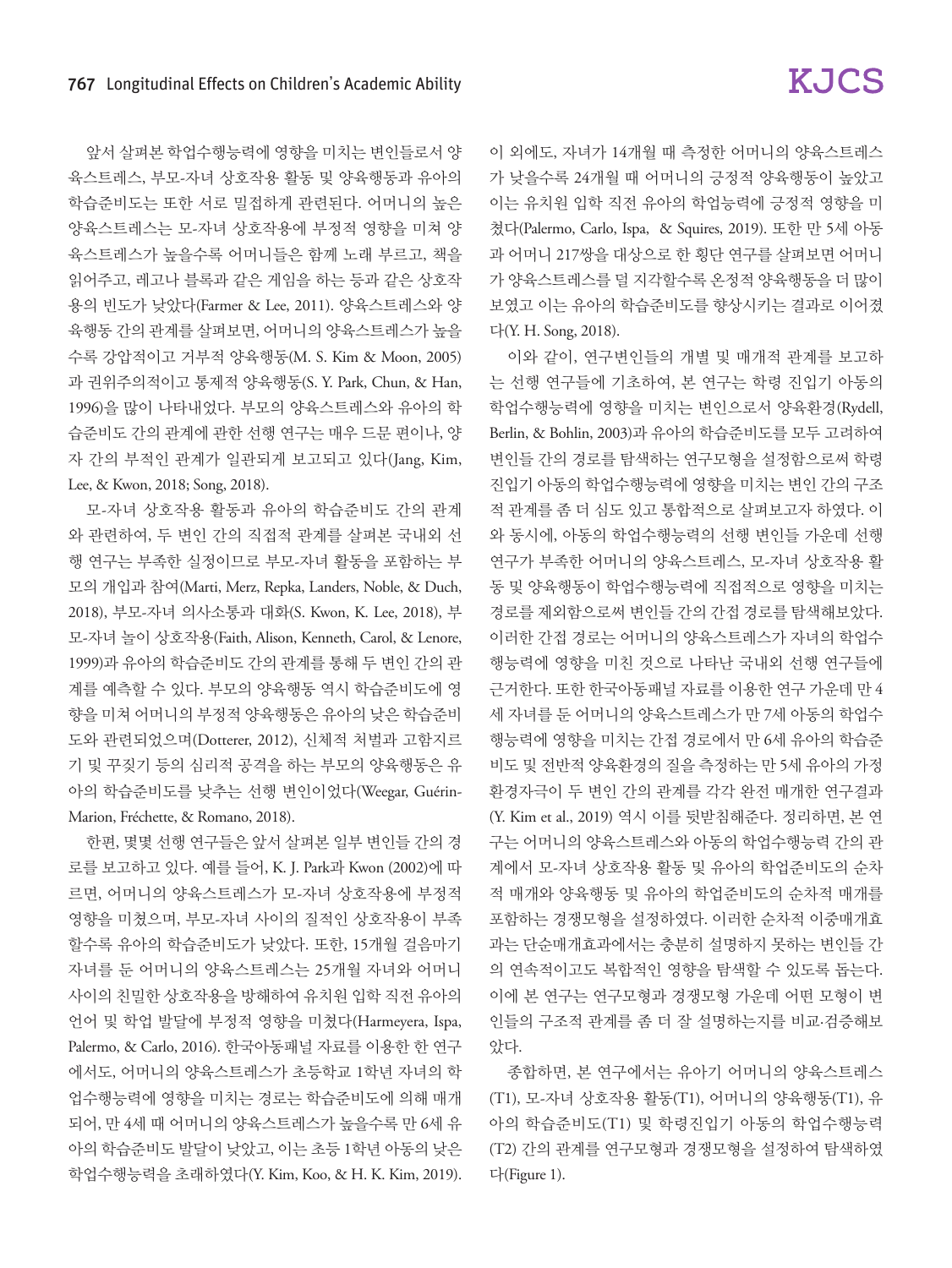#### 연구문제1

유아기 어머니의 양육스트레스, 모-자녀 상호작용 활동 및 어 머니의 양육행동과 유아의 학습준비도는 학령진입기 아동의 학업수행능력에 어떠한 경로로 영향을 미치는가?



*Figure 1.* Research model: Direct and indirect paths connecting maternal parenting stress, mother-child interaction activities, maternal parenting behaviors, and preschoolers' school readiness to children's academic ability.

*Note*. Bold paths represent sequential mediation in the competition model.

### **Methods**

### 연구참가자

본 연구의 참가자는 한국아동패널(Panel Study on Korean Children [PSKC]) 자료 중 2014년도(7차년도, T1) 및 2015년 도(8차년도, T2) 조사에서 본 연구변인들에 대해 모두 응답한 942가구의 만 6세(T1)와 만 7세(T2) 아동과 그들의 어머니다. 한국아동패널은 2008년도에 실시된 1차년도 조사를 시작으 로 2027년까지 총 20년간 이루어지는 장기종단 연구 자료다. 연구 참가자의 사회인구학적 특성을 T1 기준으로 살펴보면, 아동의 성별은 남아가 485명(51.5%), 여아가 457명(48.5%) 이었고, 어머니의 연령은 35-39세가 471명(50.0%)으로 가장 많았고, 30-34세가 245명(26.1%), 40-49세가 206명(21.8%), 25-29세가 15명(1.5%), 50세 이상이 4명(0.4%)이었다. 또한 어머니의 학력은 4년제 대학교 졸업이 326명(34.6%), 전문대 졸업이 285명(30.3%), 고등학교 졸업이 282명(29.9%), 대학 원 졸업이 45명(4.8%) 순이었다. 어머니의 취업 및 학업 상태 는 미취업/미취학인 경우가 494명(52.4%)로 가장 많았고, 취 업중인 경우는 401명(42.6%), 취업/학업 병행인 경우는 29명 (3.1%), 학업중인 경우는 8명(0.8%)으로 조사되었다. 가정의 사회경제적 수준과 관련하여 7차년도(T1, 2014) 월 평균 가구 소득의 평균은 438.13만원, 표준편차는 193.28만원이었고, 8 차년도(T2, 2015) 월 평균 가구소득의 평균은 458.08만원, 표 준편차는 204.76만원이었다.

#### 연구도구

#### 어머니의 양육스트레스

양육스트레스 척도는 K. H. Kim과 Kang (1997)이 개발한 것 으로서 한국아동패널 연구진이 하위 요인 중 부모역할 수행 에 대한 부담감 및 디스트레스를 발췌하여 예비조사를 통 해 확정한 총 11문항으로 구성되어 있다. 이 척도는 5점 리커 트 척도로 어머니에 의해 측정되었으며, 문항 간 내적 합치도 (Cronbach's α)는 .88이었다.

### 모-자녀 상호작용 활동

모-자녀 상호작용 활동 척도는 Early Childhood Longitudinal Study Kindergarten Cohort (ECLS-K)의 Home Environment, Activities, And Cognitive Stimulation (HEQ) 중 모-자녀 상호작 용 활동을 질문하는 총 9문항으로 구성되어 있다. 이 척도는 한국아동패널 연구진이 번역한 뒤, 제 3자에 의해 역 번역한 내용을 Early Childhood Longitudinal Studies (ECLS)로부터 확 인 후 사용 허가를 취득한 것이다. 이 척도는 각 문항에 대하여 지난 일주일동안 모-자녀 상호작용 활동의 정도를 어머니가 응답하도록 되어 있으며(1 = 전혀 하지 않음∼ 4 = 매일 함), 문 항 간 내적 합치도(Cronbach's α)는 .83이었다.

#### 어머니의 양육행동

양육행동 척도는 Cho, Lee, Lee와 Kwon (1999)이 개발한 문항 을 참고하여 한국아동패널 연구진이 자체 제작한 것이다. 본 연 구에서는 어머니의 긍정적 양육행동을 온정과 통제(Baumrind, 1991)를 모두 포함한 통합된 개념으로 정의내리고 이를 단일 요 인으로 구성하였다(총 12문항). 이와 관련하여, 통제에 해당하 는 한 문항 "나는 아이가 내 말에 순종하도록 한다." 을 삭제하 였는데, 그 이유는 해당 문항이 안면타당도 측면에서 부정적 의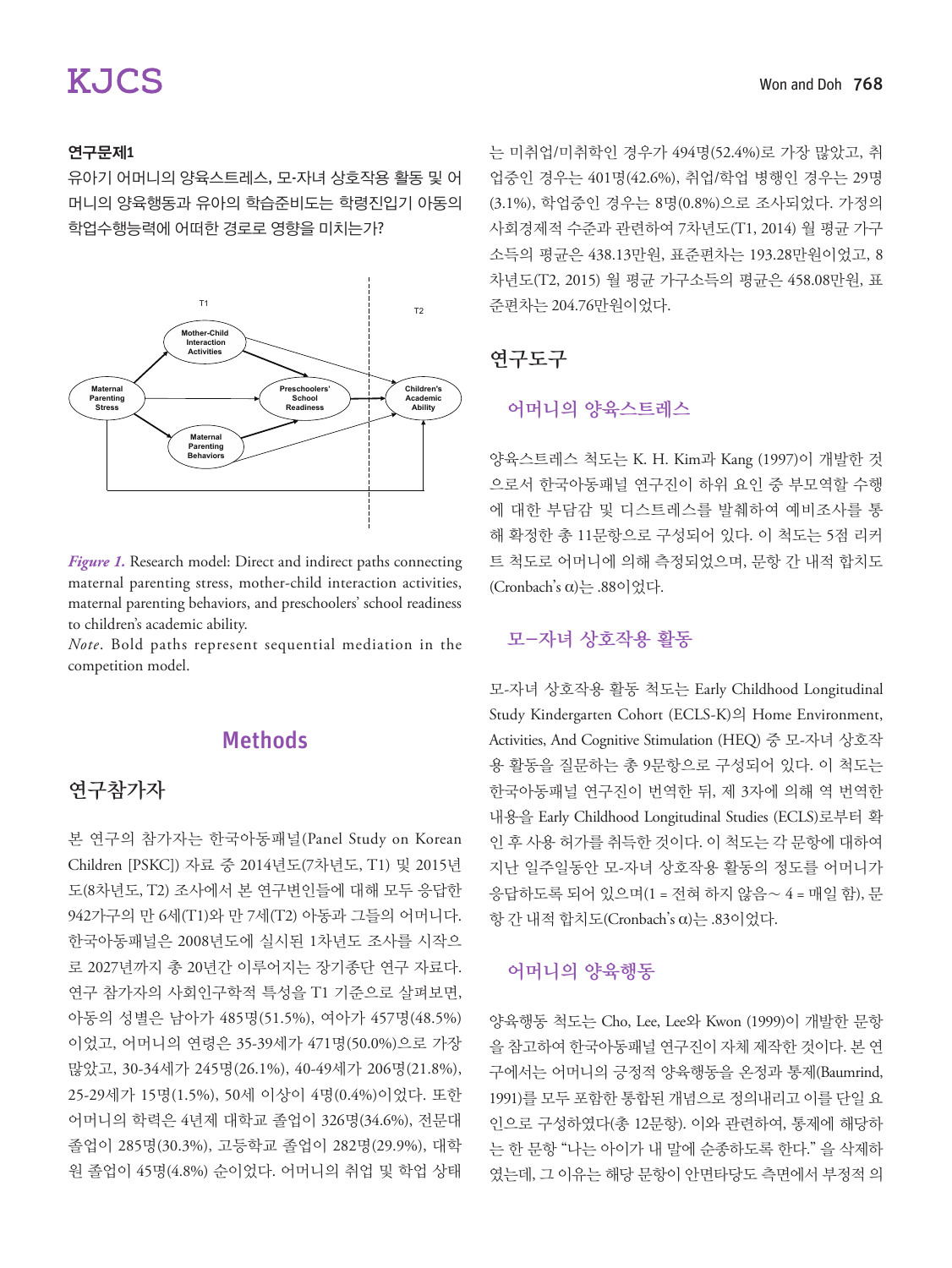미를 내포하는 심리적 통제에 해당하기 때문이다(C.-I. Kim & Kwon, 2018; E. J. Lee & Doh, 2020). 따라서 점수가 높을수록 긍 정적, 즉 민주적 양육행동 수준이 높음을 의미한다. 이 척도는 어머니에 의해 측정되었으며, 5점 리커트 척도로 구성된다. 문 항 간 내적 합치도(Cronbach's α)는 .79이었다.

#### 유아의 학습준비도

유아의 학습준비도 척도는 Murphey와 Burns (2002)가 제작한 학습준비도 측정도구를 한국아동패널 연구진이 번역한 뒤 예 비조사를 수행하여 구성한 것이다. 이 척도는 사회 정서 발달 (6문항), 학습에 대한 태도(8문항), 의사소통(3문항), 인지발달 및 일반적 지식(5문항)의 네 가지 하위영역으로 이루어져 있 다(총 22문항). 이 척도는 4점 리커트 방식으로 어머니에 의해 측정되었으며, 각 하위영역의 문항 간 내적 합치도(Cronbach's α)는 사회 정서 발달은 .75, 학습에 대한 태도는 .87, 의사소통 은 .87, 인지 발달 및 일반적 지식은 .81이었다.

#### 학령진입기 아동의 학업수행능력

아동의 학업수행능력은 E. Lee 등 (2008)이 제작한 도구에 의 해 측정되었다. 국어와 수학 각각 4문항과 5문항으로 구성된 다(총 9문항). 각 문항은 하위 20% 이내(1점), 하위 21-40%(2 점), 중간 50% 내외(3점), 상위 21-40%(4점), 상위 20% 이내(5 점)의 5점 리커트 척도로 담임교사에 의해 측정되었다. 각 하 위영역의 문항 간 내적 합치도(Cronbach's α)는 국어는 .94, 수 학은 .98이었다.

#### 자료분석

본 연구는 연구모형 및 경쟁모형의 타당성과 변인들 간의 경 로를 분석하기 위해 AMOS 23.0 (IBM Co., Armonk, NY) 프로 그램을 사용하여 구조방정식모형(Structural Equation Modeling [SEM])을 검증하였다. 연구의 잠재변인이 적합한 측정변인들 로 구성되었는지 확인하기 위해 모형 적합도, 요인부하량, 잠 재변인 간의 상관계수를 구하고 확인적 요인분석(Confirmatory Factor Analysis [CFA])을 시행하여 측정모형을 검증하였다. 측정 모형 및 구조모형의 적합도 판별은 절대적 적합지수인 X<sup>2</sup>검증 과 NFI, IFI, CFI, TLI, RMSEA 지수를 고려하여 적합도를 평가 하였다. 간접효과 유의성을 확인하기 위해 부트스트랩 신뢰도 구간(bootstrapped confidence interval) 검증을 실시하였다. 또한 개별매개효과의 유의성은 팬텀 분석으로 확인하였고, 구조모 형 검증 시 아동의 성별과 가정의 사회경제적 수준이 각각 연구 변인들에 미치는 영향을 보고한 선행 연구들(Yoon et al., 2017; Anderson, 2015)에 근거하여 이를 통제하였다.

### Results

#### 예비 분석

Table 1에 제시한 바와 같이, 왜도는 -1.43∼.67, 첨도는 -.43∼ 3.36으로 나타나 모든 변인들이 정규성 문제가 없음을 확인하 였다. 다음으로, Pearson의 상관분석을 실시한 결과, 유아기 어 머니의 양육스트레스와 학령진입기 아동의 학업수행능력의 하위요인 중 국어 간의 관계를 제외하고는 변인들 간의 상관관 계가 모두 유의하였다(*rs* = -.39∼.97, p < .05 혹은 <sup>p</sup> < .01 혹은 <sup>p</sup> < .001). 통제변인의 경우, T1의 사회경제적 수준은 어머니 의 양육스트레스(*r* = -.15, p < .001), 모-자녀 상호작용 활동(*r* = .09, p < .01) 및 유아의 학습준비도(*r* = .08, p < .05)와, T2의 사 회경제적 수준은 학령진입기 아동의 학업수행능력(*r* = .09, p < .01)과 유의한 상관관계를 나타내었다. 즉, 소득이 높을수록 어 머니의 양육스트레스는 낮았고, 모-자녀 상호작용 활동, 유아 의 학습준비도 및 학령진입기 아동의 학업수행능력이 높았다. 또한, 학습준비도(t = -3.60, p < .001)와 학업수행능력(t = -5.45,  $p < .001$ )에서 아동의 성별에 따른 유의한 차이가 나타나, 여아 가 남아보다 학습준비도와 학업수행능력이 더 높았다.

#### 측정모형의 분석

측정모형을 검증하기에 앞서 어머니의 양육행동은 조작적 정 의에 의해 2개의 하위영역인 온정과 통제가 모두 높은 것을 긍 정적 양육행동으로 정의내리고 이를 단일요인으로 구성하였 다. 이와 더불어 어머니의 양육스트레스와 모-자녀 상호작용 활동 역시 단일요인으로 구성되어 타당도를 검증할 수 없기 때문에 Russell, Kahn, Spoth와 Altmaier (1998)이 제시한 문항 꾸러미(Item Parcel) 방법을 적용한 후 타당도를 검증하였다(S. Kim, 2016). 문항 꾸러미 방법에서는 측정변인이 각 문항의 평 균이나 합으로 이루어지므로 신뢰도가 상승하며 추정해야 하 는 모수가 감소하여 측정오차가 낮아지고 모형의 적합도가 개 선된다(Bae, 2018). 문항 꾸러미 제작은 어머니의 양육스트레 스(11문항), 모-자녀 상호작용 활동(9문항), 어머니의 양육행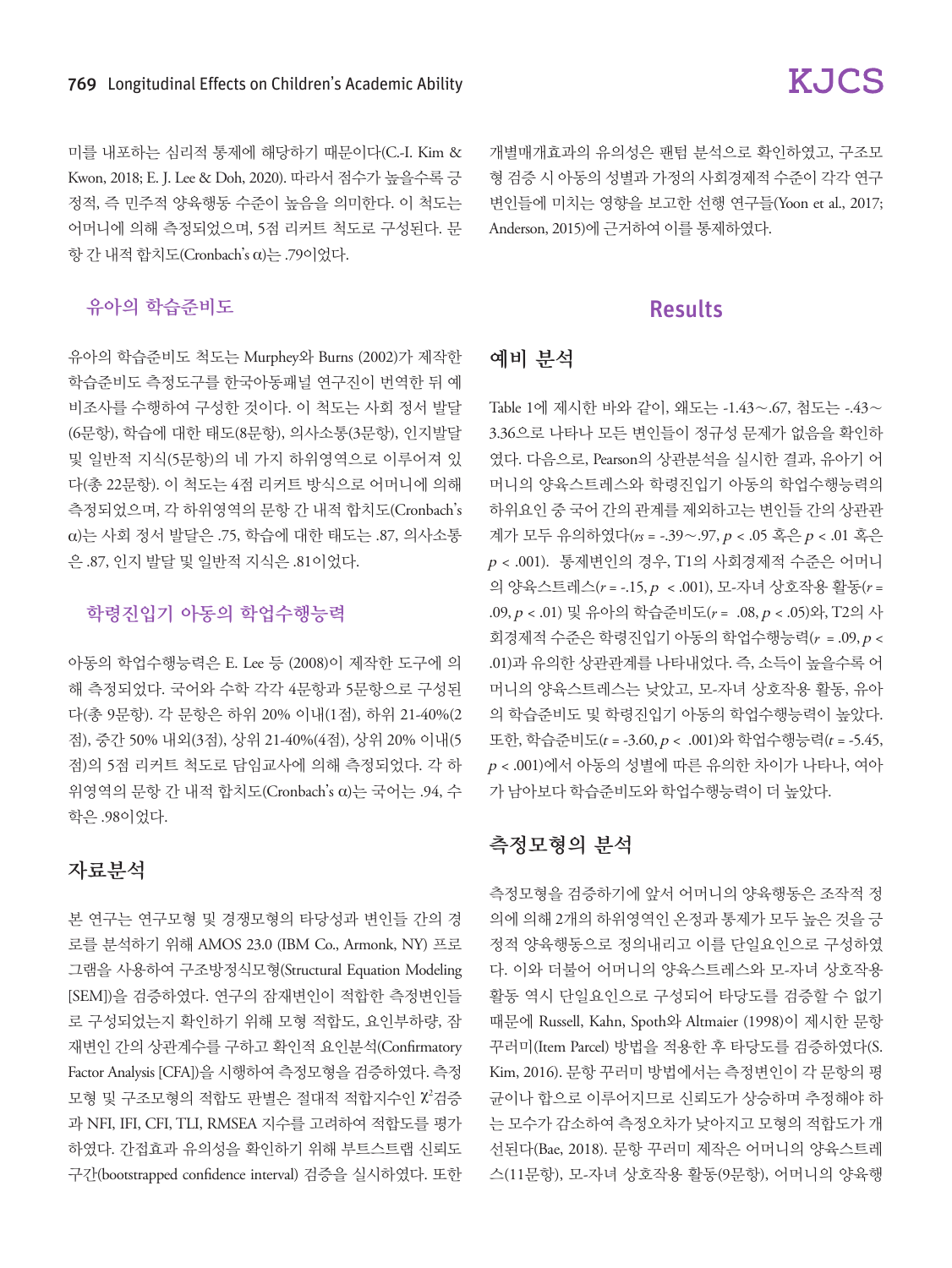# **KJCS**

동(11문항)에서 추출할 요인을 1로 고정하여 탐색적 요인분석 을 실시하였다. 그 결과 나타난 요인행렬표에 따라 요인부하 량이 가장 큰 문항부터 작은 순서대로 첫 줄은 좌측부터, 다음 줄은 우측부터 시작하여 지그재그 방식으로 3개의 꾸러미로 정렬하였다(S. Kim, 2016). 측정모형의 확인적 요인분석을 실 시한 결과 적합도는 χ<sup>2</sup> = 367.19(*df* = 80, p < .001), NFI = .956, IFI = .965, CFI = .965, TLI = .954, RMSEA = .062 (90% CI [.055, .068])로 양호하게 나타나 적합한 모형임을 확인하였다. 측정 변인에 대한 잠재변인의 요인 부하량은 어머니의 양육스트레 스는 .83∼.90, 모-자녀 상호작용 활동은 .73∼.85, 어머니의 양 육행동은 .74∼.83, 유아의 학습준비도는 .71∼.88, 학령진입 기 아동의 학업수행능력은 .92∼.96으로 나타나 모든 요인 부 하량이 최소 기준인 .40이상(G.-S. Kim, 2010)으로 확인되어 측정모형이 타당함을 확인하였다.

### 구조모형의 분석

#### 연구모형과 경쟁모형의 적합도 분석

본 연구는 연구모형과 경쟁모형을 설정하였으며, 두 모형을 비교 · 검증하기 위하여 모형의 적합도 지수를 살펴보았다. 연 구모형의 적합도 지수는 χ<sup>2</sup> = 548.45(*df* = 121, p < .001), NFI = .942, IFI = .955, CFI = .954, TLI = .942, RMSEA = .061으로 연 구모형의 구조모형은 적합한 것으로 확인되었다. 경쟁모형의 적합도 지수는 χ<sup>2</sup> = 553.39(*df* = 125, p < .001), NFI = .942, IFI = .954, CFI = .954, TLI = .944, RMSEA = .060로 경쟁모형의 구 조모형 역시 적합한 것으로 확인되었다. 연구모형과 경쟁모형 중 더 적합한 모형을 판별하기 위하여 카이제곱차이 검증을 실시한 결과, △X<sup>2</sup>(4) = 4.94, n.s로 유의수준 .05에서 두 모형의 적합도의 차이는 유의미하지 않은 것으로 나타났다. 구조방정 식 모형에서 자유도는 모형의 간명성을 나타내는데(S. Hong, 2000), 간명한(parsimonious) 모형이란 적합도를 최대한 좋게 하면서 단순화한 모형을 의미한다(S. Hong, 2000). 두 모형 간 에 유의한 차이가 없을 경우 보다 간명한 모형을 선택하는 것 이 권장된다는 점에서(S. Hong, 2009), 본 연구는 연구모형(*df* = 121)보다 자유도가 더 큰 경쟁모형(*df* = 125)이 변인들의 구 조적 관계를 좀 더 잘 설명해주는 더 적합한 모형으로 판단하 였다. 또한 연구모형의 경로계수를 검토한 결과 어머니의 양 육스트레스와 모-자녀 상호작용 활동 및 양육행동이 각각 학 업수행능력에 이르는 직접경로와 양육스트레스가 유아의 학 습준비도에 이르는 직접 경로가 모두 유의하지 않아 자료의

설명력이 덜하다고 볼 수 있다. 따라서 순차적 이중매개만을 포함한 간접 경로를 설정한 경쟁모형이 자료에 더 부합되며 변인들 간의 관계를 좀 더 명확히 설명해주는 더 적합한 모형 이므로 본 연구에서는 경쟁모형을 최종모형으로 선택하였다.

#### 최종모형의 분석

최종모형의 경로계수 검증 결과를 Figure 2에 제시하였다. 아 동의 성별은 독립표본 <sup>t</sup>-검정 결과에 따라 유아의 학습준비도 와 학령진입기 아동의 학업수행능력을 통제하였고, 7차년도 월 평균 가구소득(T1)은 상관분석 결과에 따라 어머니의 양육 스트레스, 모-자녀 상호작용 활동, 유아의 학습준비도를 통제 하였고, 8차년도 월 평균 가구소득(T2)은 학령진입기 아동의 학업수행능력을 통제하였다. 유아기 어머니의 양육스트레스 가 학령진입기 아동의 학업수행능력에 이르는 두 가지 간접 경로에서 각 변인 간의 직접경로 계수를 살펴보면 다음과 같 다. 먼저, 양육스트레스, 모-자녀 상호작용 활동, 유아의 학습 준비도 및 학업수행능력 간의 경로와 관련하여, 어머니의 양 육스트레스는 모-자녀 상호작용 활동(β = -.34, p < .001)에, 모-자녀 상호작용 활동은 유아의 학습준비도(β = .09, p < .05)에, 그리고 유아의 학습준비도는 학령진입기 아동의 학업수행능 력(β = .24, p < .001)에 유의한 영향을 미쳤다. 즉, 어머니의 양 육스트레스가 높을수록 모-자녀 상호작용 활동이 낮았고, 모-자녀 상호작용 활동이 낮을수록 유아의 학습준비도가 낮았으 며, 낮은 유아의 학습준비도는 학령진입기 아동의 학업수행능 력을 낮췄다. 다음으로, 양육스트레스, 양육행동, 학습준비도 및 학업수행능력 간의 경로와 관련하여, 어머니의 양육스트레 스는 양육행동(β = -.47, p < .001)에, 양육행동은 유아의 학습 준비도(β = .32, p < .05)에, 그리고 유아의 학습준비도는 학령 진입기 아동의 학업수행능력(β = .24, p < .001)에 유의한 영향 을 미쳤다. 즉, 어머니의 양육스트레스가 높을수록 양육행동 은 덜 긍정적이었고, 긍정적 양육행동이 덜 나타날수록 유아 의 학습준비도가 낮았으며, 학습준비도가 낮을수록 학령진입 기 아동의 학업수행능력이 낮게 측정되었다.

다음으로, 잠재변인 간의 구조적 관계를 구체적으로 확인하 기 위하여 부트스트래핑(Bootstrapping) 방법을 사용하여 직접 효과, 간접효과 및 총효과를 살펴보았고 그 결과를 Table 2에 제 시하였다. 간접효과의 경우, 어머니의 양육스트레스가 학령진 입기 아동의 학업수행능력에 미치는 간접경로는 유의하였다. 총효과와 관련하여, 학령진입기 아동의 학업수행능력에 가장 큰 영향을 미치는 변인은 유아의 학습준비도(β = .24, p < .001)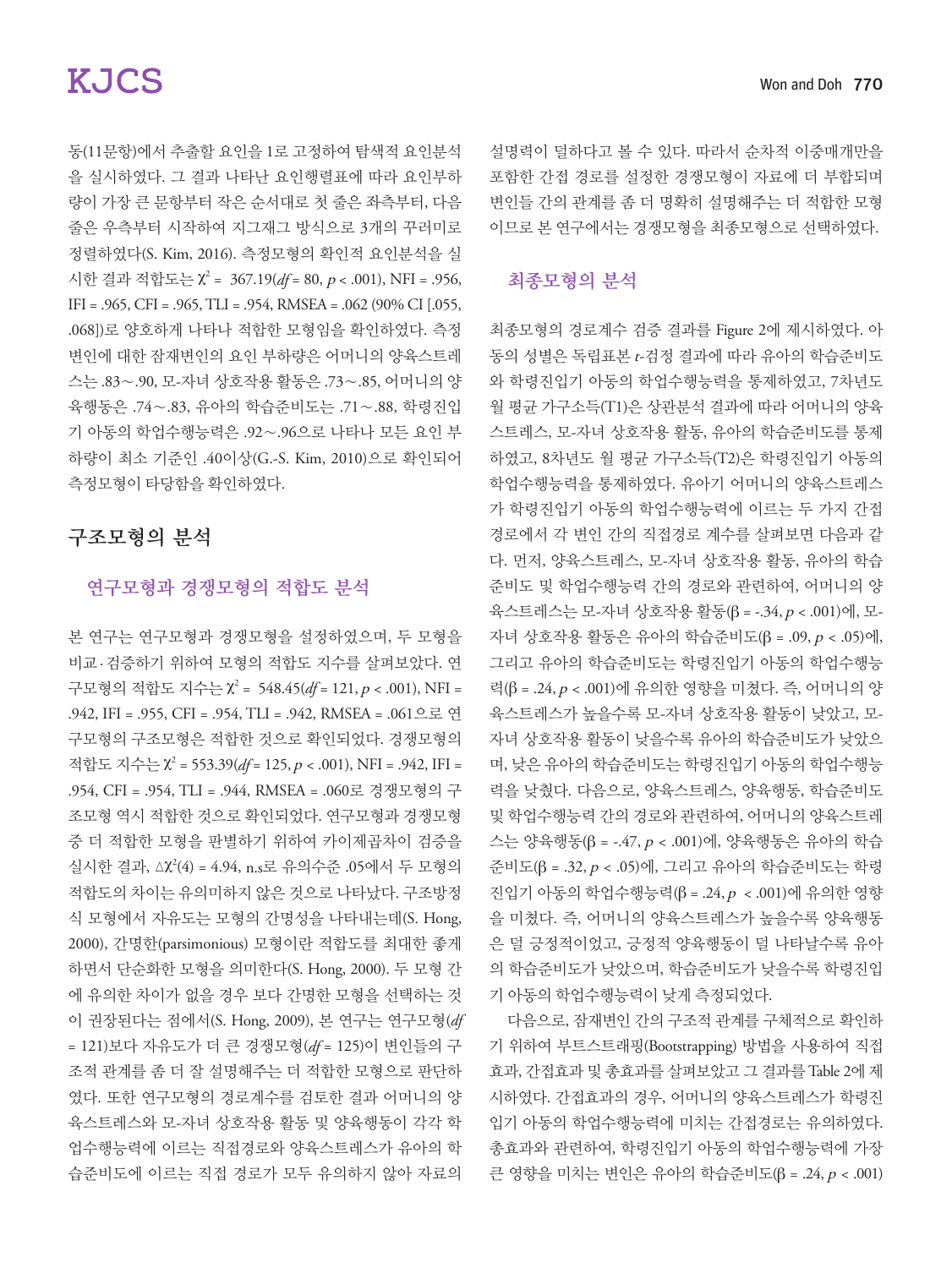| , ,,, ,,,, ,,,     |                 |          |          |          |          |          |          |          |          |          |         |
|--------------------|-----------------|----------|----------|----------|----------|----------|----------|----------|----------|----------|---------|
|                    | 1               | 2        | 3        | 4        | $4-1$    | $4 - 2$  | $4-3$    | $4 - 4$  | 5        | $5 - 1$  | $5 - 2$ |
| $1.$ MPS $(T1)$    | $\qquad \qquad$ |          |          |          |          |          |          |          |          |          |         |
| $2. MIA(T1)$       | $-.29***$       |          |          |          |          |          |          |          |          |          |         |
| 3. MPB(T1)         | $-.39***$       | $.39***$ |          |          |          |          |          |          |          |          |         |
| 4. PSR(T1)         | $-.23***$       | $.20***$ | $.29***$ |          |          |          |          |          |          |          |         |
| 4-1. SED           | $-.25***$       | $.15***$ | $.23***$ | $.82***$ |          |          |          |          |          |          |         |
| $4-2.$ AL          | $-.21***$       | $.20***$ | $.28***$ | $.93***$ | $.68***$ |          |          |          |          |          |         |
| 4-3. Communication | $-.16***$       | $.13***$ | $.24***$ | $.84***$ | $.56***$ | $.72***$ |          |          |          |          |         |
| 4-4. CDGK          | $-.14***$       | $.17***$ | $.25***$ | $.84***$ | $.53***$ | $.70***$ | $.74***$ |          |          |          |         |
| 5. CAA(T2)         | $-.07*$         | $.07*$   | $.11***$ | $.25***$ | $.14***$ | $.25***$ | $.18***$ | $.28***$ |          |          |         |
| 5-1. KL            | $-.06$          | $.07*$   | $.10**$  | $.25***$ | $.13***$ | $.25***$ | $.19***$ | $.27***$ | $.97***$ |          |         |
| 5-2. Mathematics   | $-.07*$         | $.07*$   | $.12***$ | $.24***$ | $.14***$ | $.24***$ | $.17***$ | $.26***$ | $.97***$ | $.88***$ |         |
| $6.$ SES $(T1)$    | $-.15***$       | $.09***$ | .05      | $.08*$   | $.09**$  | .06      | .05      | $.07*$   | $.11***$ | $.11***$ | $.10**$ |
| $7.$ SES $(T2)$    |                 |          |          |          |          |          |          |          | $.09**$  | $.08*$   | $.09**$ |
| M                  | 28.26           | 20.32    | 39.44    | 78.09    | 21.01    | 27.97    | 10.84    | 18.27    | 38.30    | 16.62    | 21.68   |
| SD                 | 6.76            | 4.59     | 4.49     | 7.85     | 2.34     | 3.30     | 1.44     | 1.96     | 7.98     | 3.88     | 4.35    |
| Skewness           | .24             | .67      | $-.38$   | $-.80$   | $-.55$   | $-.65$   | $-.94$   | $-1.40$  | $-1.27$  | $-1.12$  | $-1.43$ |
| Kurtosis           | .16             | 1.03     | 1.79     | .22      | $-.43$   | $-.23$   | .13      | 3.36     | 1.17     | .55      | 1.79    |

| Table 1 |                                                 |  |
|---------|-------------------------------------------------|--|
|         | <b>Correlation Coefficients Among Variables</b> |  |

*Note. N* = 942. MPS = Maternal parenting stress; MIA = Mother-child interaction activities; MPB = Maternal parenting behaviors; PSR = Preschooler's school readiness; SED = Social and emotional development; AL = Approach to learning; CDGK = Cognitive development and general knowledge; CAA = Children's academic ability; KL = Korean Language; SES = Socioeconomic status. \*p < .05. \*\*p < .01. \*\*\*p < .001.



*Figure 2.* Final model: Sequential mediation in the indirect paths of maternal parenting stress to children's academic ability.  $*_{p}$  < .05. \*\*\* $p$  < .001.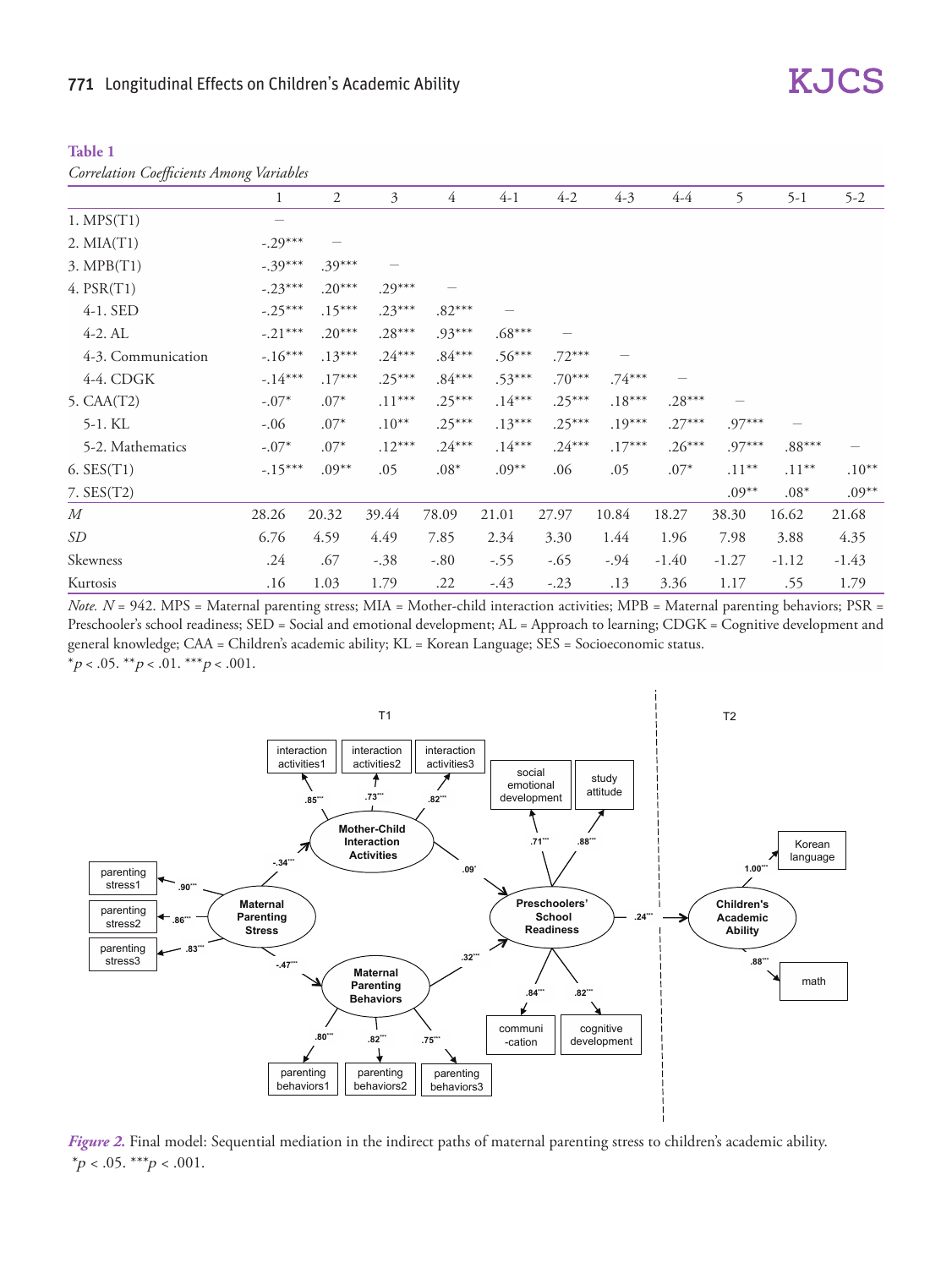# **KJCS**

#### **Table 2**

*Direct, Indirect, and Total Effects in the Final Model* 

| Path of latent variables                                                                     | Direct    | Indirect  | Total     |
|----------------------------------------------------------------------------------------------|-----------|-----------|-----------|
| Maternal parenting stress(T1) $\rightarrow$ Mother-child interaction activities(T1)          | $-.34***$ |           | $-.34***$ |
| Maternal parenting stress(T1) $\rightarrow$ Maternal parenting behaviors(T1)                 | $-.47***$ |           | $-47**$   |
| Maternal parenting stress(T1) $\rightarrow$ Preschooler's school readiness(T1)               |           | $-18***$  | $-.18***$ |
| Maternal parenting stress(T1) $\rightarrow$ Children's academic ability(T2)                  |           | $-.04***$ | $-.04***$ |
| Mother-child interaction activities $(T1) \rightarrow$ Preschooler's school readiness $(T1)$ | $.09*$    |           | $.09*$    |
| Mother-child interaction activities $(T1) \rightarrow$ Children's academic ability $(T2)$    |           | $.02*$    | $.02*$    |
| Maternal parenting behaviors(T1) $\rightarrow$ Preschooler's school readiness(T1)            | $.32***$  |           | $.32***$  |
| Maternal parenting behaviors(T1) $\rightarrow$ Children's academic ability(T2)               |           | $.08***$  | $.08***$  |
| Preschooler's school readiness(T1) $\rightarrow$ Children's academic ability(T2)             | $.24***$  |           | $.24***$  |

R2 Mother-child interaction activities= .124, Maternal parenting behaviors= .217 Preschooler's school readiness= .138, Children's academic ability= .111

*Note. N* = 942.

 $*_{p < .05}$ . \*\*\* $p < .001$ .

이었으며, 그 다음은 어머니의 양육행동(β = .08, p < .001)으로 나타났다. 다중상관자승(Squared Multiple Correlations [SMC]) 지표인 R제곱을 살펴본 결과, 어머니의 양육스트레스는 모-자 녀 상호작용 활동을 12.4%, 어머니의 양육행동을 21.7% 설명 하였고, 모-자녀 상호작용 활동과 어머니의 양육행동은 유아의 학습준비도를 13.8% 설명하였다. 또한 유아의 학습준비도는 학령진입기 아동의 학업수행능력을 11.1% 설명하였다.

이어서, 유아기 어머니의 양육스트레스가 학령진입기 아동 의 학업수행능력에 이르는 개별 간접효과의 통계적 유의도 추 정을 위하여 팬텀분석을 실시하였다. 어머니의 양육스트레스 가 모-자녀 상호작용 활동과 유아의 학습준비도를 순차적으 로 거쳐 학령진입기 아동의 학업수행능력에 영향을 미치는 개 별 간접효과가 유의하였다(B = -.01, p < .05). 또한, 어머니의 양육스트레스가 어머니의 양육행동과 유아의 학습준비도를 순차적으로 거쳐 학령진입기 아동의 학업수행능력에 영향을 미치는 개별 간접효과가 유의하였다(B = -.07, p < .001).

## **Discussion**

본 연구는 육아정책연구소에서 수행하는 한국아동패널의 7,8 차년도 자료를 이용하여, 유아기 어머니의 양육스트레스, 모-자 녀 상호작용 활동 및 양육행동과 유아의 학습준비도가 학령진 입기 아동의 학업수행능력에 미치는 영향을 살펴보는 것을 주 목적으로 하였다. 본 연구는 변인들 간의 구조적 관계를 명확히 설명해주는 좀 더 적합한 모형을 선택하기 위해 연구모형과 경 쟁모형을 설정하였고, 그 결과 경쟁모형이 모형의 간명성 및 이 론적, 통계적 측면에서 더 적합한 것으로 판단되어 경쟁모형을 최종모형으로 채택하였다. 그 결과, 유아기 어머니의 양육스트 레스는 학령진입기 아동의 학업수행능력에 직접적 영향을 미치 기보다 모-자녀 상호작용 활동 혹은 양육행동과 유아의 학습준 비도의 순차적 매개를 통해 간접적으로 영향을 미침을 확인하 였다. 두 가지 간접 경로에 관해 각각 논의하면 다음과 같다.

먼저, 유아기 어머니의 양육스트레스, 모-자녀 상호작용 활 동 및 유아의 학습준비도가 학령진입기 아동의 학업수행능력 에 영향을 미치는 간접 경로와 관련하여, 어머니의 양육스트 레스가 높을수록 모-자녀 상호작용 활동은 낮았고, 모-자녀 상 호작용 활동이 낮을수록 유아의 학습준비도가 낮았으며, 낮은 수준의 학습준비도는 학령진입기 아동의 낮은 학업수행능력 으로 연결되었다. 이로써, 본 연구는 자녀의 유치원 시기에 어 머니가 겪는 양육스트레스가 초등 1학년 시기의 학업수행능력 에 영향을 미치는 경로에서 모-자녀 상호작용 활동 및 학습준 비도의 이중매개효과를 확인하였다. 이러한 연구결과는 어머 니의 양육스트레스가 1년 뒤 모-자녀 상호작용을 감소시켜 유 아의 학습준비도가 낮아졌다는 한국아동패널 자료를 사용한 종단 연구의 결과(Y.-M. Kim, 2019)와 부분적으로 일치한다.

본 연구의 간접경로와 관련해서는 선행 연구가 매우 부족 하여, 두 변인 간의 관계를 살펴본 연구들과 비교하여 설명할 수 있다. 이러한 연구결과는 한국아동패널 자료를 사용하여 부 모-자녀 상호작용과 학습준비도 간의 정적인 관계를 보고한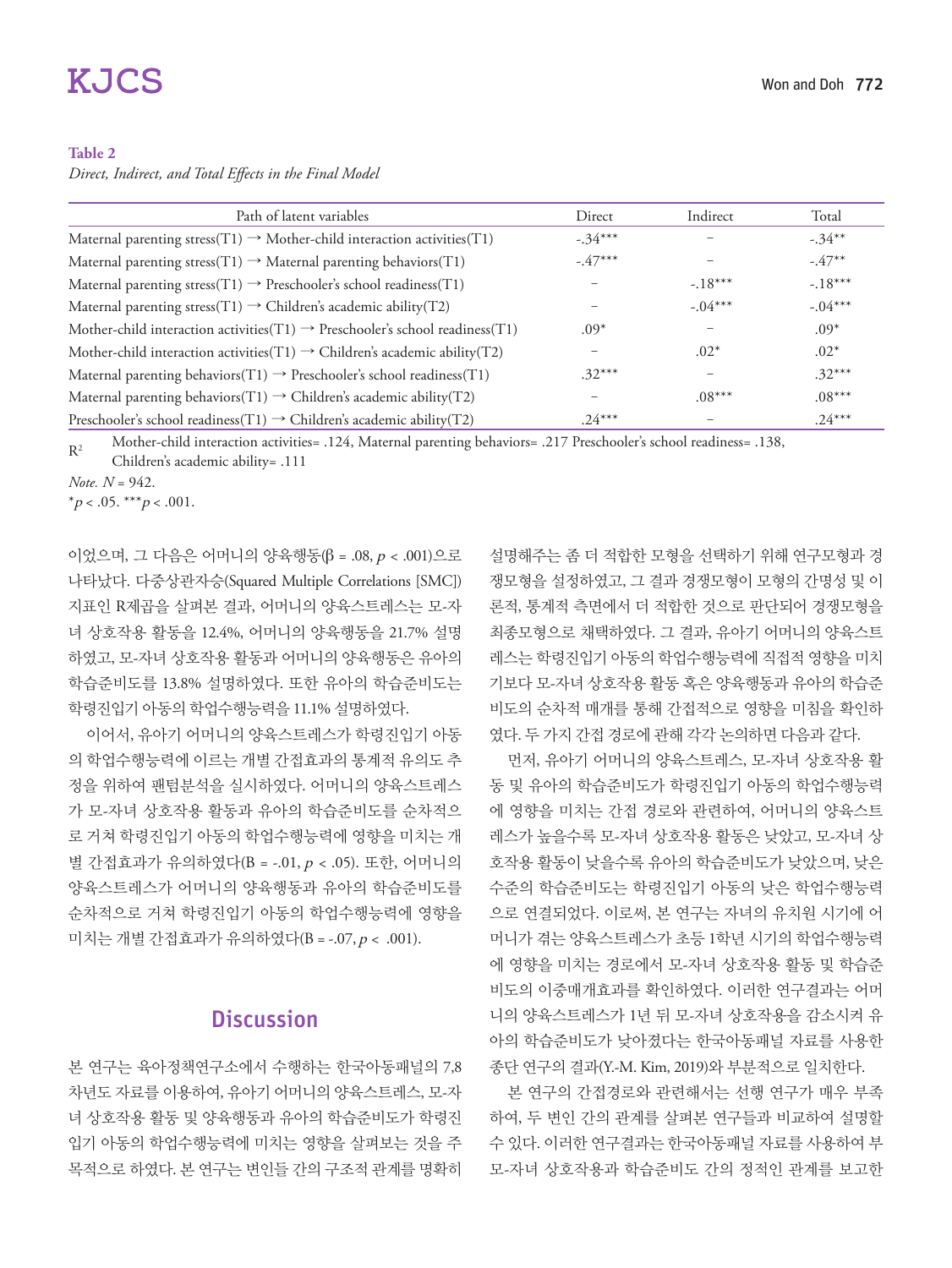횡단 연구결과(Y. Lee et al., 2018) 및 학습준비도가 학업수행능 력에 미치는 영향을 보고한 연구결과(J. Kim & Hong, 2019)와 부분적으로 일치한다. 또한 국외 종단 연구결과(Daviesa et al., 2016) 역시 본 연구결과와 부분적으로 일치한다. 이러한 연구 결과는 가족 구성원 사이의 상호작용 및 부모-자녀관계가 초 등학교 입학준비를 위해 중요한 역할을 하며(Anderson, 2015) 초기 학교적응에 유의미한 영향을 미친다고 주장한 연구결과 (Bardack et al., 2017)와도 유사한 맥락에서 이해할 수 있다. 부 모의 양육스트레스가 낮을수록 부모는 자녀와 함께 적극적으 로 상호작용 활동을 하기 쉬우며, 이러한 과정에서 아동은 중 요한 타인인 부모와의 애착을 형성하고 정서적 교감을 나누는 경험을 바탕으로 의사소통 능력과 과제 수행력 등을 향상시킬 수 있을 것이다. 따라서 유아기와 초등 전환기에 학업수행능 력의 선행 변인인 유아기 어머니의 양육스트레스를 낮출 뿐만 아니라 모-자녀 상호작용 활동을 증가시킴으로써 유아의 사 회 ·정서발달 및 의사소통능력과 인지발달 수준의 지표가 되는 학습준비도를 향상시키고 나아가 학령 초기 아동의 학업수행 능력을 향상시키기 위해 노력을 기울여야 할 것이다.

다음으로, 유아기 어머니의 양육스트레스, 양육행동 및 유 아의 학습준비도가 학령진입기 아동의 학업수행능력에 영향을 미치는 간접 경로와 관련하여, 어머니의 양육스트레스가 높을 수록 양육행동이 덜 긍정적이었으며, 긍정적 양육행동을 덜 나 타낼수록 유아의 학습준비도가 낮았으며, 학습준비도가 낮을 수록 학령진입기 아동의 학업수행능력이 낮게 측정되었다. 이 로써 양육스트레스가 학업수행능력에 이르는 경로에서 양육행 동과 학습준비도의 이중매개효과가 확인되었다. 해당 경로의 모든 변인들을 동시에 포함한 연구를 발견하기 어려워, 본 연구 결과는 일부 변인 간의 관계를 밝힌 선행 연구결과와 비교해볼 수 있다. 이러한 결과는 양육스트레스가 낮을수록 긍정적 양육 행동이 높아져 궁극적으로 학습준비도를 향상시킨다는 연구결 과(Song, 2018)과 부분적으로 일치한다. 또한, 본 연구결과는 부 모의 긍정적 양육행동과 유아의 학습준비도 간의 직접적 관련 성을 보고한 국내외 선행 연구결과들(Song, 2018; Prendergast & MacPhee, 2018)과 동일한 맥락에서 이해할 수 있다.

무엇보다도, 본 연구에서 유아기 어머니의 양육스트레스가 1년 뒤 초등 1학년이 된 학령진입기 아동의 학업수행능력에 영향을 미친 점은 유아기 어머니의 양육스트레스에 대한 단기 종단적 영향력을 밝혔다는 측면에서 주목할 만하다. 특히 우 리나라의 경우에는 과열된 교육열을 비롯하여 맞벌이 부부의 증가, 가사 및 육아분담의 어려움, 취업모의 일과 가정의 양립 유지의 어려움 등으로 양육스트레스가 과중될 가능성이 높은 사회적 환경에 처해 있다. 따라서 유아기 어머니의 양육스트 레스에 대한 사회적 관심과 지원이 요구되며 부모 스스로 이 를 적절히 다루고 조절할 수 있도록 예방 차원의 부모교육프 로그램이 개발되고 실시되어야 할 것이다.

또한 어머니의 양육행동은 양육스트레스가 학업수행능력 에 영향을 미치는 간접경로에서 매개역할을 하였다. 이는 아 동의 인지발달을 이해하는 데 있어 어머니의 양육행동과 같은 부모의 양육특성과 가족의 맥락이 매우 중요함을 의미한다. 이처럼 양육행동은 아동발달에 영향을 미치는 중요한 선행 변 인으로 작용해왔으며, 이러한 부모의 양육행동은 아동의 현재 의 발달뿐 아니라 장래의 발달에 이르기까지 중대한 영향을 미치는 것으로 보고된다는 점에서(도현심, 김민정, 박보경, 황 영은, 2005) 그 중요성을 간과해서는 안 될 것이다.

더불어, 아동의 학업수행능력의 선행 변인으로서 유아의 학 습준비도는 유아기 가정환경과 학령진입기 아동의 학업수행능 력을 연결하는 완전매개변인으로서 중요한 역할을 하였다. 즉, 학습준비도는 학업수행능력에 직접적 영향을 미치는 유일한 선행 변인으로서, 양육스트레스와 모-자녀 상호작용 활동 및 양육행동과 같은 부모의 양육특성 변인들은 학습준비도를 통 해서만 학업수행능력에 간접적으로 영향을 미쳤다. 특히 학습 준비도의 하위요인 중 하나인 사회·정서발달에 주목할 필요가 있는데, 이는 학업수행능력의 증진을 위해서는 인지·학습적인 발달뿐 아니라 또래관계, 정서인식 및 정서조절과 규칙준수 등 의 전반적인 사회성을 포함하는 사회정서 발달이 매우 중요함 을 의미한다. 학습준비도와 학업수행능력 간의 종단적 인과관 계를 밝힌 다수의 연구결과들(Bodovski & Youn, 2011; Daviesa et al., 2016)이 강조하듯이, 유아기의 학습준비도는 학업지연과 학 교부적응 등의 문제를 비롯하여 초등 저학년 시기부터 나타날 수 있는 학습격차와 학업중단을 예방하는 데 도움이 될 것이다.

본 연구의 제한점과 후속 연구를 위한 제언은 다음과 같다. 첫째, 본 연구는 한국아동패널의 자료를 이용함으로써 연구대 상 및 척도의 선정에 다소의 제한이 있었다. 후속 연구에서는 평정자의 주관적 평가와 측정 오류를 최소화하기 위하여 어머 니와 교사뿐 아니라 아버지와 아동 등을 참여시킴으로써 연구 의 객관성을 확보할 수 있을 것이다. 둘째, 본 연구에서는 초등 학교 입학 직전인 만 6세 유아와 초등 1학년 아동만을 대상으 로 총 2개년도의 종단 자료를 이용함으로써, 유아기 전반에 걸 친 양육특성과 초등학교 입학 이후 초등 저학년 또는 고학년 까지 폭넓게 아우르는 자료를 확보하지 못하였다. 따라서 후 속 연구에서는 다양한 연령을 대상으로 장기 종단 연구를 수 행하는 것이 바람직할 것이다. 이외에도, 본 연구는 아동발달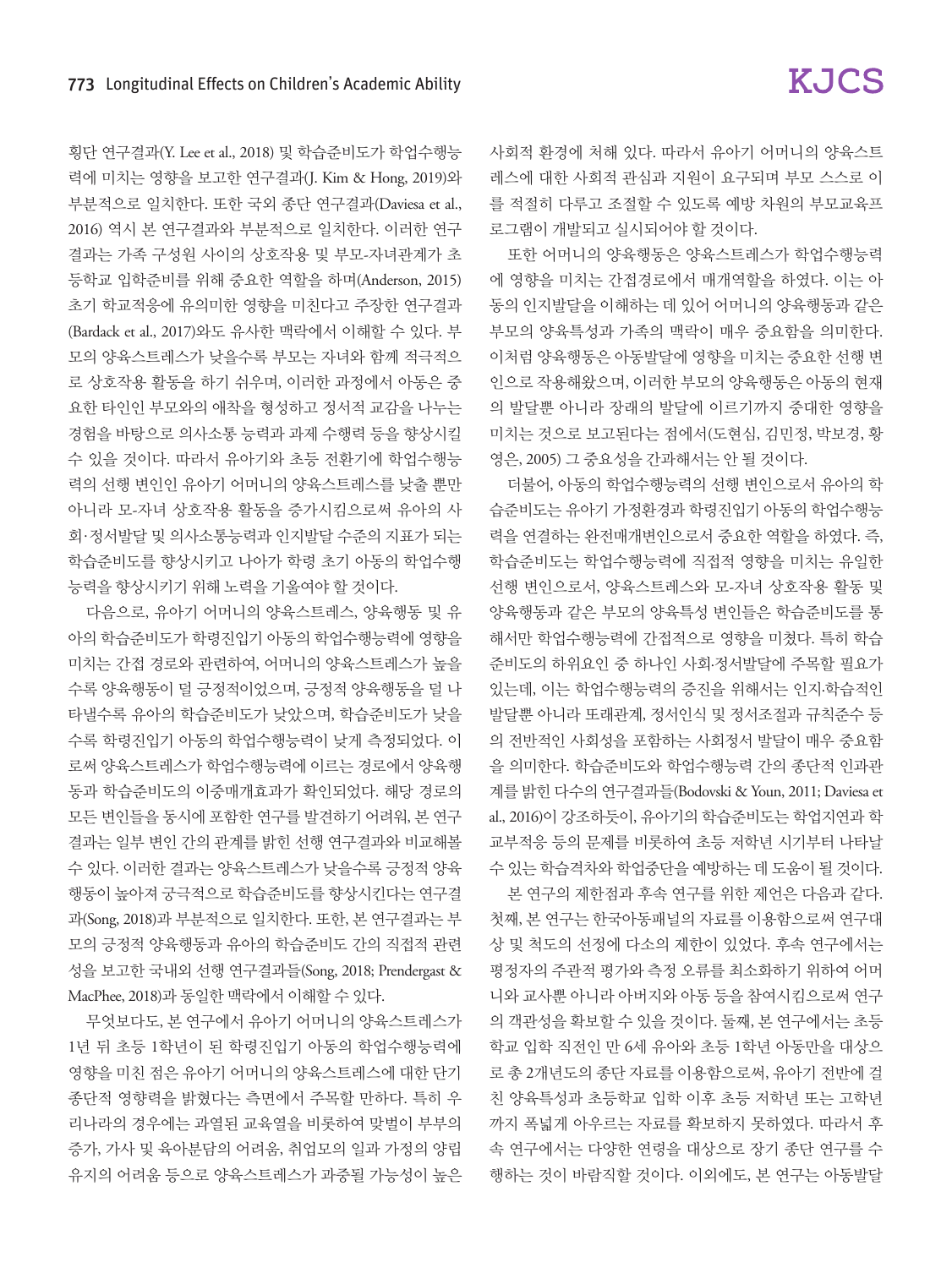에 영향을 미치는 양육특성을 포함한 가정환경 변인을 측정하 는 데 있어서 어머니만을 고려하였기 때문에 연구결과를 부모 전체로 일반화하는 데 한계가 있다. 최근 들어 아버지 역할과 부모공동양육이 강조되는 추세이므로 후속 연구에서는 아버 지의 양육스트레스, 부-자녀 상호작용 활동 및 양육행동 등도 측정할 필요가 있다.

본 연구는 위와 같은 제한점에도 불구하고 다음과 같은 의 의를 가진다. 첫째, 어머니의 양육스트레스가 학령진입기 아 동의 학업수행능력에 영향을 미치는 경로를 유아기에서 학령 기로의 전환기를 포함하여 종단적 인과관계를 살펴보았다는 점에서 의의가 있다. 둘째, 본 연구는 지금까지 크게 주목 받 지 못했던 초등학교 입학 직전 시기 어머니의 양육스트레스와 모-자녀 상호작용 활동 및 양육행동을 아동의 인지 및 학습 발 달의 선행 변인으로서 학문적 관심을 이끌어내었다. 양육스트 레스는 부모가 스트레스를 느끼는 것에서 그치는 것이 아니라 양육 관련 다수의 변인들과 연계되어 누적적이고 연속적으로 아동발달 전반에 영향을 미치므로 중요하게 다루어질 필요가 있다. 특히 자녀가 초등학교 입학을 앞둔 시기 부모는 인지학 습이 본격화되고 또래들과의 비교와 경쟁이 시작되면서 사교 육이나 선행학습 위주의 왜곡된 조기교육으로 인하여 유아기 와는 다른 차원의 양육스트레스를 경험할 수 있다. 따라서 유 아기에서 학령기로의 전환기에 해당하는 자녀를 둔 어머니들 을 대상으로 맞춤형 부모교육을 제공하고 가정환경의 어려움 으로 인해 교육적 지원이 충분히 이루어지지 않을 경우를 대 비해 학생들의 학습을 지원하고 향상시키기 위한 제도와 정책 마련을 위해 힘써야 할 것이다. 마지막으로, 본 연구는 학습준 비도와 학업수행능력에 대한 관심과 여러 시사점을 제시하였 다. 학습준비도와 관련하여, 학습에 대한 준비가 비단 인지·학 습적 영역만을 의미하는 것이 아니라 사회·정서적 측면을 아 우르는 보다 포괄적이고 전인적인 발달과 성장을 의미하는 개 념임을 강조하였다. 학업수행능력의 경우, 유아기부터 시작될 수 있는 교육격차 및 교육 불평등에 대한 관심을 이끌어냄으 로써 초등 저학년 아동의 학습부진, 학습지연 또는 학업중단 과 같은 중대한 문제에 대한 예방적 접근을 강조하였다. 특히 유아기 학습준비도의 중요성이 부각됨에 따라 학령진입기 아 동의 학업수행능력 증진을 위한 영유아보육/교육 기관의 역 할과 책임이 더욱 부각되었다. 이를 위하여 역량강화를 위한 교사교육과 영유아보육/교육 기관과 학교의 연계 및 협력 시 스템 구축을 통한 통합적 교육프로그램의 연구 및 개발에 대 한 필요성이 요구된다. 이와 같이 본 연구는 부모의 양육특성 을 포함한 가정환경과 영유아보육/교육 기관 및 공교육에 대

한 중요성을 강조하였으며, 아동발달 촉진을 위한 정책 마련 및 부모교육의 기초자료로 활용될 수 있을 것으로 기대된다.

#### **Notes**

This article is a part of the first author's doctoral dissertation submitted in 2021.

## Conflict of Interest

No potential conflict of interest relevant to this article was reported.

## References

#### In English

- Akhtar, T., & Bilal, S. F. (2018). Exploring the concept of school readiness amongst parents, teachers and principals of preschools children. *Pakistan Journal of Psychological Research, 33*(1), 149-175.
- Anderson, R. E. (2015). Focusing on family: Parent-child relationships and school readiness among economically impoverished black children. *Journal of Negro Education, 84*(3), 442-456. doi:10.7709/jnegroeducation.84.3.0442
- Bardack, S., Herbers, J. E., & Obradović, J. (2017). Unique contributions of dynamic versus global measures of parent– child interaction quality in predicting school adjustment. *Journal of Family Psychology, 31*(6), 649-658. doi:10.1037/ fam0000296
- Baumrind, D. (1991). The influence of parenting style on adolescent competence and substance use. *The Journal of Early Adolescence, 11*(1), 56-95. doi: 10.1177/0272431691111004
- Bodovski, K., & Youn, M. J. (2011). The long term effects of early acquired skills and behaviors on young children's achievement in literacy and mathematics. *Journal of Early Childhood Research, 9*(1), 4-19. doi:10.1177/1476718X10366727
- Daviesa, S., Janusb, M., Dukub, E., & Gaskin, A. (2016). Using the early development instrument to examine cognitive and non-cognitive school readiness and elementary student achievement. *Early Childhood Research Quarterly, 35,* 63- 75. doi:10.1016/j.ecresq.2015.10.002
- Dotterer, A. M. (2012) Parenting, race, and socioeconomic status: Links to school readiness. *Family Relations, 61,* 657-670.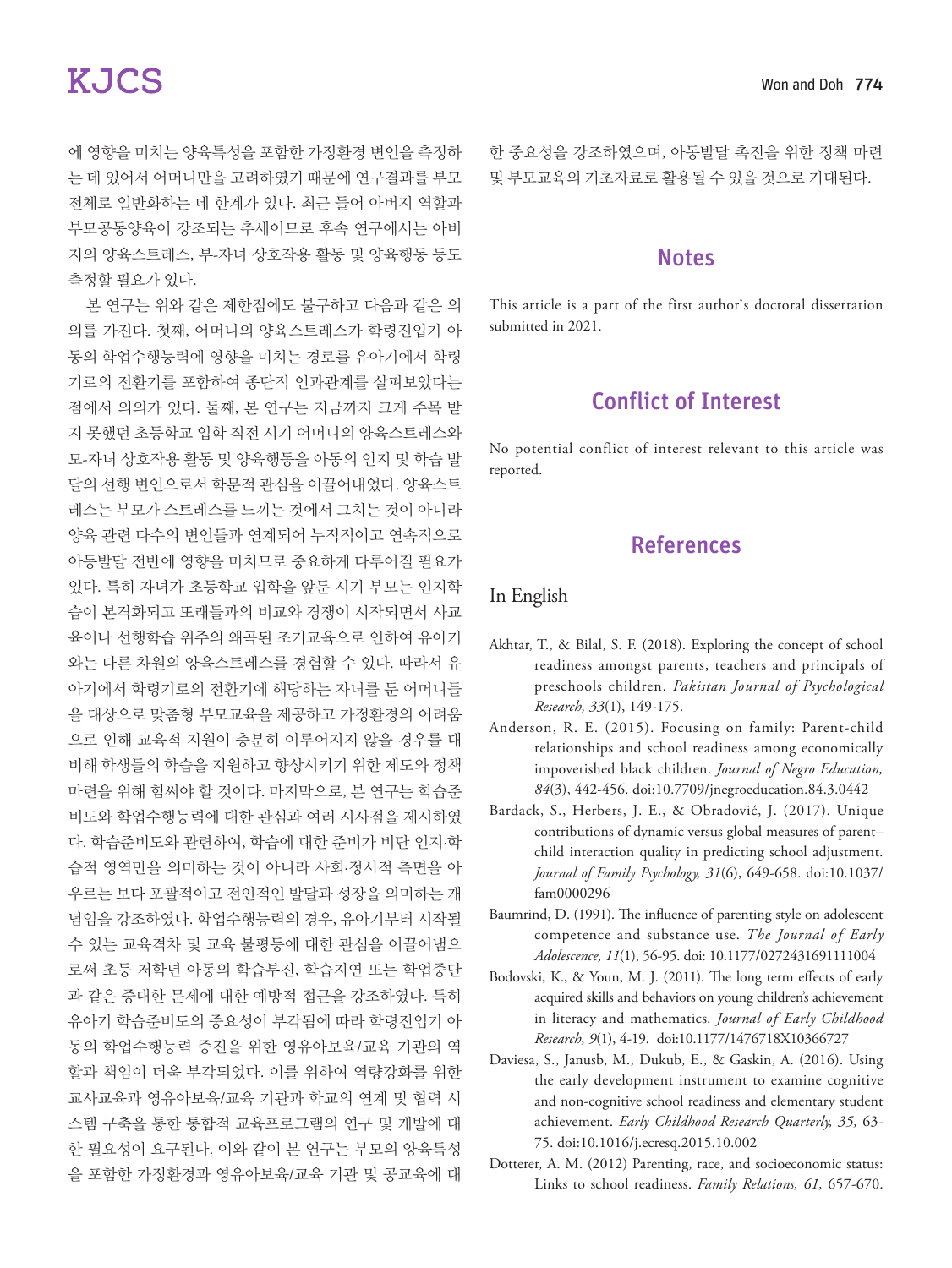#### doi:10.1111/j.1741-3729.2012.00716.x

- Duncan, R. J., Schmitt, S. A., & Vandell, D. L. (2019). Additive and synergistic relations of early mother–child and caregiver–child Interactions for predicting later achievement. *Developmental Psychology, 55*(12), 2522-2533. doi:10.1037/dev0000824
- Erickson, S. J., Duvall, S. W., MacLean, P. C., Tonigan, J. S., Ohls, R. K., & Lowe, J. R. (2018). Mother-child interactive behaviors and cognition in preschoolers born preterm and full term. *Journal of Child and Family Studies, 27,* 3687- 3700. doi:10.1007/s10826-018-1196-z
- Farmer, A. Y., & Lee, S. K. (2011). The effects of parenting stress, perceived mastery, and maternal depression on parent– child interaction. *Journal of Social Service Research, 37,* 516- 525. doi:10.1080/01488376.2011.607367
- Harewood, T., Vallotton, C. D., & Brophy-Herb, H. (2016). More than just the breadwinner: The effects of fathers' parenting stress on children's language and cognitive development. *Infant and Child Development, 26*(2), 1-19. doi:10.1002/ icd.1984
- Harmeyer, E., Ispa, J. M., Palermo, F., & Carlo, G. (2016). Predicting self-regulation and vocabulary and academic skills at kindergarten entry: The roles of maternal parenting stress and mother-child closeness. *Early Childhood Research Quarterly, 37,* 153-164. doi:10.1016/j.ecresq.2016.05.001
- Marti, M., Merz, E. C., Repka, K. R., Landers, C., Noble, K. G., & Duch, H. (2018). Parent involvement in the getting ready for school intervention is associated with changes in school readiness skills. *Frontiers in Psychology, 9,* 1-15. doi:10.3389/fpsyg.2018.00759
- Martoccio, T. L., Brophy-Herb, H. E., & Onaga, E. E. (2014). Road to readiness: Pathways from low-income children's early interactions to school readiness skills. *Infants and Young Children, 27*(3), 193-206. doi: 10.1097/IYC.0000000000000014
- Murphey, D. A., & Burns, C. E. (2002). Development of a comprehensive community assessment of school readiness. *Early Childhood Research and Practice, 4*(2), 1-12.
- Murray, E., & Harrison, L. J. (2011). The influence of being ready to learn on children's early school literacy and numeracy achievement. *Educational Psychology, 31*(5), 529-545. doi:1 0.1080/01443410.2011.573771
- Palermo, F., Carlo, G., Ispa, J. M., & Squires, C. (2019). Latina mothers' mental health and children's academic readiness: Moderation by maternal education. *Journal of Applied Developmental Psychology, 62,* 260-269. doi:10.1016/ j.appdev.2019.04.002
- Pianta, R. C., Nimetz, S. L., & Bennett, E. (1997). Motherchild relationships, teacher-child relationships, and school outcomes in preschool and kindergarten. *Early Childhood Research Quarterly, 12*(3), 263-280. doi:10.1016/S0885-

2006(97)90003-X

- Prendergast, S., & MacPhee, D. (2018). Parental contributors to children's persistence and school readiness. *Early Childhood Research Quarterly, 45,* 31-44. doi:10.1016/j.ecresq. 2018.05.005
- Russell, D. W., Kahn, J. H., Spoth, R., & Altmaier, E. M. (1998). Analyzing data from experimental studies: A latent variable structural equation modeling approach. *Journal of Counseling Psychology, 45*(1), 18-29. doi:10.1037/0022- 0167.45.1.18
- Rydell, A.-M., Berlin, L., & Bohlin, G. (2003). Emotionality, emotion regulation, and adaptation among 5-to 8-yearold children. *Emotion, 3*(1), 30-47. doi:10.1037/1528- 3542.3.1.30
- Sabol, T. J., & Pianta, R. C. (2011). Patterns of school readiness forecast achievement and socioemotional development at the end of elementary school. *Child Development, 83*(1), 282–299. doi:10.1111/j.1467-8624.2011.01678.x
- Treyvaud, K., Doyle, L. W., Lee, K. J., Ure, A., Inder, T. E., Hunt, R. W., & Anderson, P. J. (2016). Parenting behavior at 2 years predicts school-age performance at 7 years in very preterm children. *Journal of Child Psychology and Psychiatry, 57*(7), 814–821. doi:10.1111/jcpp.12489
- Weegar, K., Guérin-Marion, C., Fréchette, S., & Romano, E. (2018). Child physical punishment, parenting, and school readiness. *Infant and Child Development, 27*(1), 1-22. doi:10.1002/icd.2050

#### In Korean

- Bae, B.-R. (2018). *Moderation effect and mediation effect analysis.*  Seoul: Cheonglam.
- Cho, B., Lee, J., Lee, H., Kwon, H. (1999). Dimensions and assessment of Korean parenting style. *Journal of the Korean Home Economics Association, 37*(10), 123-133.
- Hong, S. (2000). The criteria for selecting appropriate fit indices in structural equation modeling and their rationales. *Korean Journal of Clinical Psychology, 19*(1), 161-177.
- Hong, S. (2009). *Gogeubyeongubangbeomnon wokeusyap sirijeu6: Gujobangjeongsingmohyeong chogeup*[고급연구방법론 워 크샵 시리즈6: 구조방정식모형 초급]. Seoul: S & M Research Group.
- Jang, W.-H., Kim, M.-J, Lee, J.-Y., & Kwon, J.-A. (2018). The effect of parents' parenting stress and teacher efficacy on children's elementary school adjustment: A mediating effect of children's self-esteem. *Korean Journal of Early Childhood Education, 38*(4), 379-398. doi:10.18023/ kjece.2018.38.4.015
- Kim, C.-I., & Kwon, Y.-J. (2018). The effects of mother's behavior control trajectory on school adjustment, studying ability